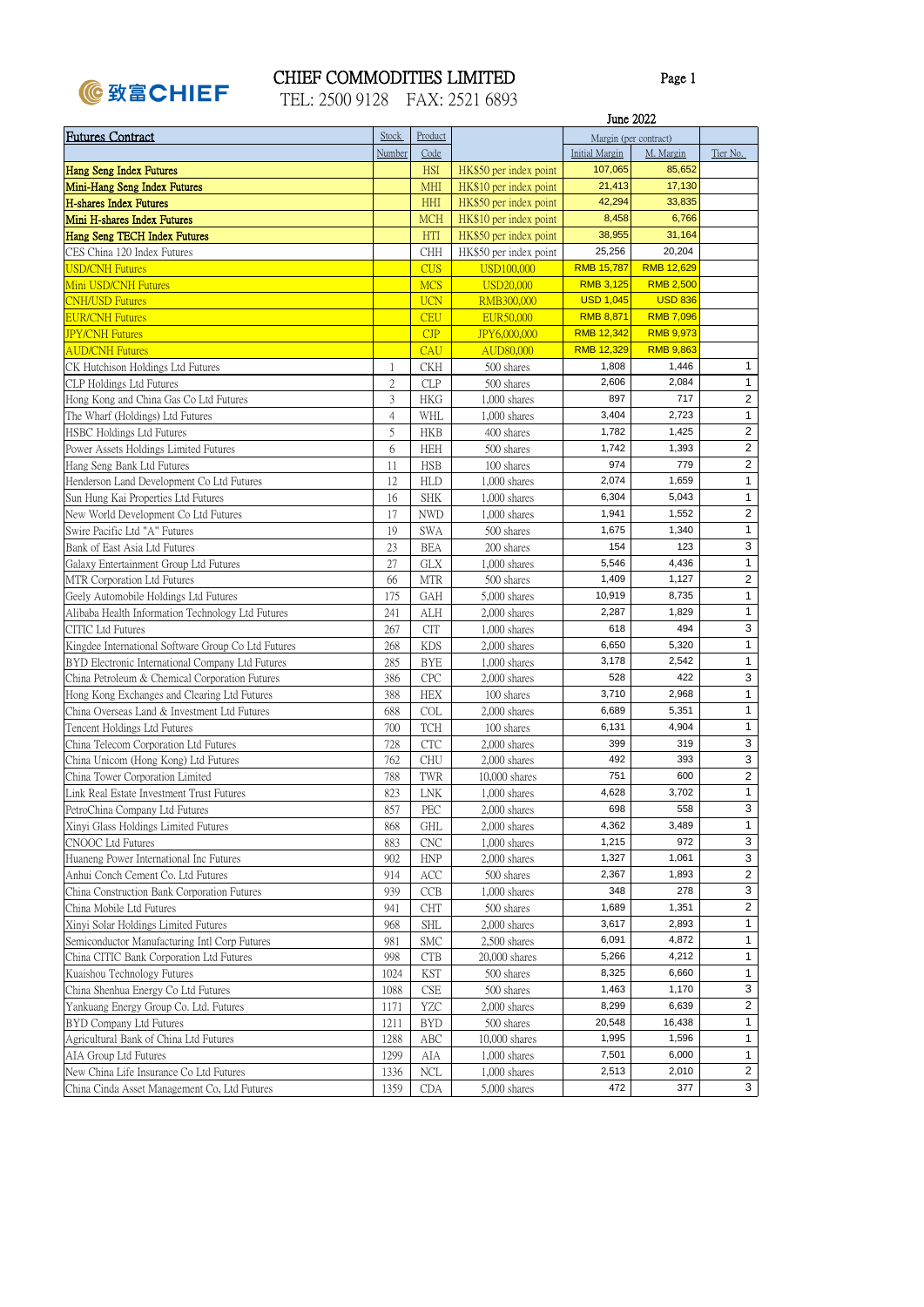

Page 2

TEL: 2500 9128 FAX: 2521 6893

|                                                                  |              |                   | June 2022                      |                       |                   |                         |
|------------------------------------------------------------------|--------------|-------------------|--------------------------------|-----------------------|-------------------|-------------------------|
| <b>Futures Contract</b>                                          | Stock        | Product           |                                | Margin (per contract) |                   |                         |
|                                                                  | Number       | Code              |                                | <b>Initial Margin</b> | M. Margin         | Tier No.                |
| Industrial and Commercial Bank of China Ltd Futures              | 1398         | ICB               | $1,000$ shares                 | 309                   | 247               | 3                       |
| Ganfeng Lithium Company Limited Futures                          | 1772         | GLI               | 200 shares                     | 2,850                 | 2,280             | $\mathbf{1}$            |
| China Communications Construction Co Ltd Futures                 | 1800         | CCC               | $1,000$ shares                 | 408                   | 326               | 3                       |
| XiaoMi Corporation Futures                                       | 1810         | MIU               | $1,000$ shares                 | 2,141                 | 1,712             | $\mathbf{1}$            |
| CGN Power Co, Ltd Futures                                        | 1816         | <b>CGN</b>        | $10,000$ shares                | 1,649                 | 1,319             | $\sqrt{2}$              |
| Ping An Healthcare and Technology Ltd Futures                    | 1833         | PHT               | 500 shares                     | 1,755                 | 1,404             | $\mathbf{1}$            |
| Budweiser Brewing Company APAC Limited Futures                   | 1876         | <b>BUD</b>        | $1,000$ shares                 | 2,447                 | 1,957             | $\overline{2}$          |
| China Coal Energy Co Ltd Futures                                 | 1898         | <b>CCE</b>        | $1,000$ shares                 | 1,123                 | 898               | $\sqrt{3}$              |
| Sunac China Holdings Ltd Futures                                 | 1918         | <b>SUN</b>        | $2,000$ shares                 | 6,517                 | 5,213             | $\mathbf{1}$            |
| COSCO Shipping Holdings Company Limited                          | 1919         | COS               | $2,500$ shares                 | 5,346                 | 4,276             | $\mathbf{1}$            |
| Sands China Ltd Futures                                          | 1928         | SAN               | 400 shares                     | 1,278                 | 1,022             | $\sqrt{2}$              |
| China Minsheng Banking Corp, Ltd Futures                         | 1988         | <b>MSB</b>        | $10,000$ shares                | 1,968                 | 1,574             | $\mathbf{1}$            |
| Country Garden Holdings Co. Ltd. Futures                         | 2007         | COG               | 5,000 shares                   | 6,038                 | 4,830             | $\mathbf{1}$            |
| Li Auto Futures                                                  | 2015         | LAU               | 200 shares                     | 4,867                 | 3,893             | $\sqrt{2}$              |
| AAC Technologies Holdings Inc. Futures                           | 2018         | AAC               | $1,000$ shares                 | 3,205                 | 2,564             | $\mathbf{1}$            |
| Guangzhou Automobile Group Co, Ltd Futures                       | 2238         | GAC               | 4,000 shares                   | 3,630                 | 2,904             | $\mathbf{1}$            |
| WuXi Biologics (Cayman) Inc. Futures                             | 2269         | WXB               | 500 shares                     | 6,663                 | 5,330             | $\mathbf{1}$            |
| Ping An Insurance (Group) Co of China Ltd Futures                | 2318         | PAI               | 500 shares                     | 3,484                 | 2,787             | $\mathbf{1}$            |
| PICC Property and Casualty Co Ltd Futures                        | 2328         | PIC               | $2,000$ shares                 | 1,290                 | 1,032             | $\overline{2}$          |
| Li Ning Company Limited Futures                                  | 2331         | LNI               | 500 shares                     | 6,038                 | 4,830             | $\mathbf{1}$            |
| Great Wall Motor Co Ltd Futures                                  | 2333         | <b>GWM</b>        | 10,000 shares                  | 28,595                | 22,876            | $\mathbf{1}$            |
| Sunny Optical Technology (Group) Co. Ltd Futures                 | 2382         | <b>SNO</b>        | $1,000$ shares                 | 25,256                | 20,204            | $\mathbf{1}$            |
| BOC Hong Kong (Holdings) Ltd Futures                             | 2388         | <b>BOC</b>        | 500 shares                     | 994                   | 795               | $\sqrt{2}$              |
| Aluminum Corporation of China Ltd Futures                        | 2600         | <b>ALC</b>        | $2,000$ shares                 | 1,609                 | 1,287             | $\sqrt{3}$              |
| China Pacific Insurance (Group) Co. Ltd Futures                  | 2601         | <b>CPI</b>        | 1,000 shares                   | 1,835                 | 1,468             | $\overline{\mathbf{2}}$ |
| China Life Insurance Company Ltd Futures                         | 2628         | <b>CLI</b>        | $1,000$ shares                 | 1,198                 | 958               | $\sqrt{2}$              |
| Tracker Fund of Hong Kong Futures                                | 2800*        | TRF               | 50,000 shares                  | 101,066               | 80,852            | $\mathbf{1}$            |
| CSOP FTSE China A50 ETF Futures                                  | 2822         | <b>CSA</b>        | 5,000 shares                   | 6,916                 | 5,532             | $\mathbf{1}$            |
| iShares FTSE A50 China Index ETF Futures                         | 2823         | A50               | 5,000 shares                   | 7,142                 | 5,713             | $\mathbf{1}$            |
| Hang Seng China Enterprises Index ETF Futures                    | 2828         | ${\rm HCF}$       | 5,000 shares                   | 42,826                | 34,260            | $\mathbf{1}$            |
| Zijin Mining Group Co, Ltd Futures                               | 2899         | ZJM               | 2,000 shares                   | 4,003                 | 3,202             | $\sqrt{2}$              |
| China AMC CSI 300 index ETF Futures                              | 3188         | AMC               | 2,000 shares                   | 8,977                 | 7,181             | $\mathbf{1}$            |
| Bank of Communications Co Ltd Futures                            | 3328         | <b>BCM</b>        | $1,000$ shares                 | 348                   | 278               | 3<br>$\sqrt{2}$         |
| China Evergrande Group Futures                                   | 3333         | EVG               | $2,000$ shares                 | 779<br>18,939         | 623               | $\mathbf{1}$            |
| Meituan Dianping Futures                                         | 3690         | <b>MET</b>        | 500 shares                     |                       | 15,151            | $\mathbf{1}$            |
| Kingsoft Corporation Ltd Futures                                 | 3888         | KSO               | $1,000$ shares                 | 4,508<br>4,362        | 3,606<br>3,489    | $\mathbf{1}$            |
| China Merchants Bank Co Ltd Futures<br>Bank of China Ltd Futures | 3968         | CMB               | 500 shares                     | 187                   | 149               | 3                       |
| China Molybdenum Company Limited Futures                         | 3988<br>3993 | <b>BCL</b><br>MOL | $1,000$ shares<br>9,000 shares | 5,599                 | 4,479             | $\mathbf{1}$            |
| CITIC Securities Co Ltd Futures                                  | 6030         | <b>CTS</b>        | $1,000$ shares                 | 1,981                 | 1,584             | $\overline{2}$          |
| ZhongAn Online P & C Insurance Co Ltd Futures                    | 6060         | ZAO               | $1,000$ shares                 | 4,761                 | 3,808             | $\mathbf{1}$            |
| JD Health International Inc.Futures                              | 6618         | JDH               | 500 shares                     | 5,625                 | 4,500             | $\mathbf{1}$            |
| Haitong Securities Co Ltd Futures                                | 6837         | HAI               | 10,000 shares                  | 5,067                 | 4,053             | $\mathbf{1}$            |
| Haidilao International Ltd Futures                               | 6862         | HDO               | $1,000$ shares                 | 3,577                 | 2,861             | $\mathbf{1}$            |
| JD.com, Inc Futures                                              | 9618         | JDC               | 500 shares                     | 28,329                | 22,663            | $\mathbf{1}$            |
| Bilibili Inc. Futures                                            | 9626         | BLI               | 60 shares                      | 3,604                 | 2,883             | $\mathbf{1}$            |
| Nongfu Spring Co Ltd Futures                                     | 9633         | NFU               | $1,000$ shares                 | 4,655                 | 3,724             | $\mathbf{1}$            |
| XPeng Inc. Futures                                               | 9868         | PEN               | 200 shares                     | 5,891                 | 4,712             | $\mathbf{1}$            |
| Baidu, Inc. Futures                                              | 9888         | BIU               | 150 shares                     | 4,123                 | 3,298             | $\mathbf{1}$            |
| Weibo Futures                                                    | 9898         | WEB               | 100 shares                     | 3,497                 | 2,797             | $\mathbf{1}$            |
| Trip.com Group Ltd Futures                                       | 9961         | TRP               | 150 shares                     | 5,825                 | 4,660             | $\mathbf{1}$            |
| Alibaba Group Holding Ltd Futures                                | 9988         | ALB               | 500 shares                     | 10,945                | 8,756             | $\mathbf{1}$            |
| NetEase Inc Futures                                              | 9999         | NTE               | 500 shares                     | 12,222                | 9,777             | $\mathbf{1}$            |
| London Aluminium Mini Futures                                    |              | <b>LRA</b>        | 5 tonnes                       | <b>RMB 11,544</b>     | <b>RMB 9,235</b>  |                         |
| <b>London Copper Mini Futures</b>                                |              | <b>LRC</b>        | 5 tonnes                       | <b>RMB 23,580</b>     | <b>RMB 18,864</b> |                         |
| London Zinc Mini Futures                                         |              | <b>LRZ</b>        | 5 tonnes                       | <b>RMB 12,635</b>     | <b>RMB 10,108</b> |                         |
| London Nickel Mini Futures                                       |              | <b>LRN</b>        | 1 tonne                        | <b>RMB 80,145</b>     | RMB 64,116        |                         |
| London Lead Mini Futures                                         |              | <b>LRP</b>        | 5 tonnes                       | <b>RMB 6,237</b>      | <b>RMB 4,989</b>  |                         |
| <b>London Tin Mini Futures</b>                                   |              | <b>LRS</b>        | 1 tonne                        | RMB 29,153            | RMB 23,322        |                         |
| Hang Seng Mainland Oil & Gas Index Futures                       |              | MOI               | HK\$50 per index point         | 5,945                 | 4,756             |                         |
| Hang Seng Mainland Banks Index Futures                           |              | <b>MBI</b>        | HK\$50 per index point         | 9,403                 | 7,522             |                         |
| Hang Seng Mainland Properties Index Futures                      |              | MPI               | HK\$50 per index point         | 26,772                | 21,417            |                         |